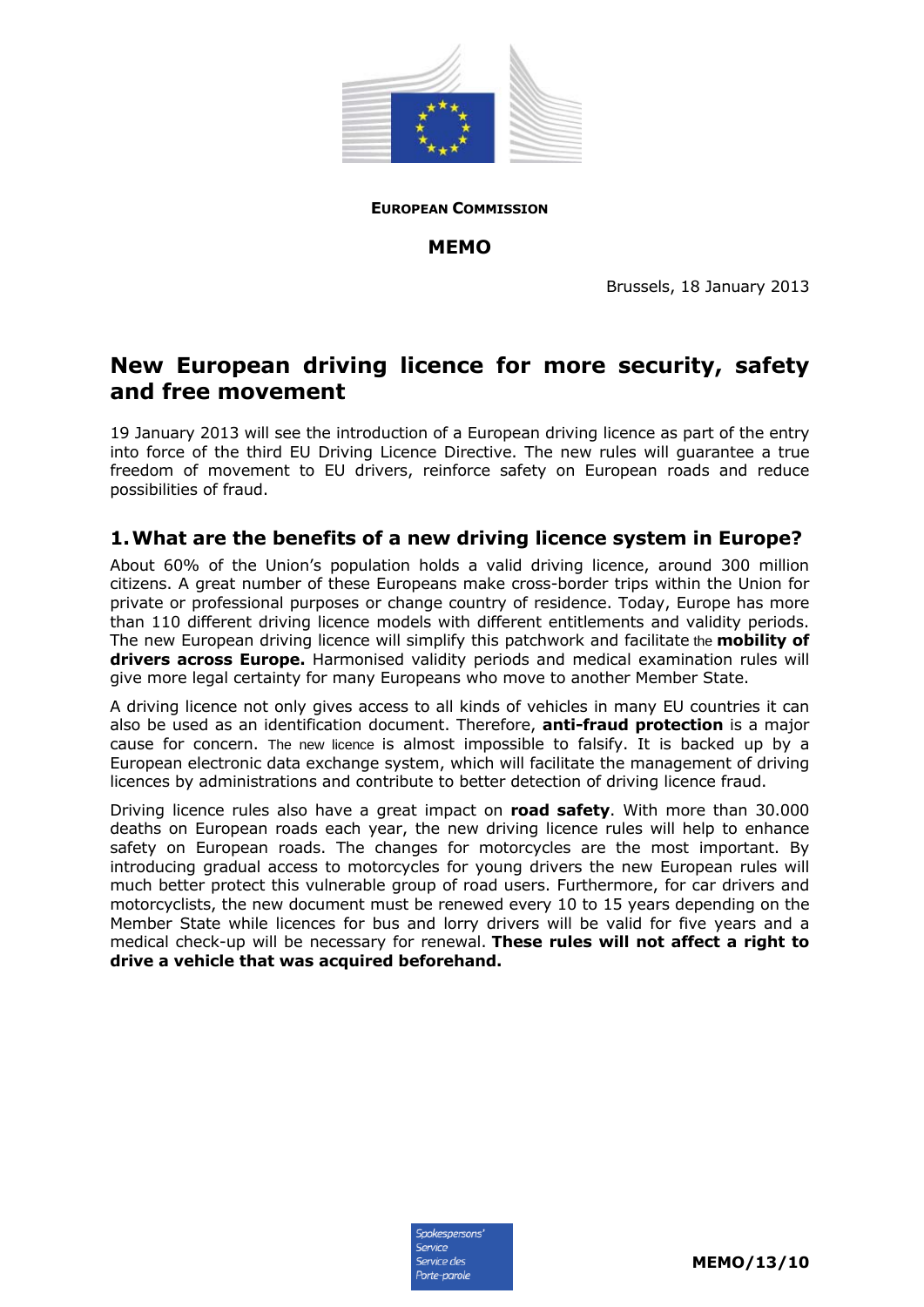## **2. What are the main changes introduced by the new legislation on driving licences?**

#### *A new European driving licence card*

To limit the number of different licence models that are in circulation, and to better protect against fraud, the paper driving licence model shall be phased-out. **The only European driving licence model to be issued shall be a plastic 'credit' card type**, already used in most EU countries, which allows for greater protection against forgery. Current paper driving licences will stop being issued from the entry into force of the new legislation.

#### *Introduction of a compulsory administrative renewal for all new licences*

A mandatory and regular administrative renewal of driving licences will ensure that all documents in circulation can be updated using the most up-to-date security features. Reducing the number of licence models will ease enforcement, and so will the greater likeness of the holder of the photo on the licence.

All new licences for **mopeds, motorcycles, cars, tricycles and quadricycles** shall have a maximum administrative validity of **10 years**. However Member States may choose to issue such licences with an administrative validity of up to 15 years.

All new driving licences for **trucks and buses** shall have a maximum administrative validity of **5 years**.

Drivers with licences issued before the entry into force of this Directive will be subject to the new rules on validity at the latest by 19 January 2033.

## **3. How will the new legislation on driving licences affect drivers?**

With this new compulsory regular renewal of the driving licence document, the last remaining obstacles to the free movement of drivers are abolished. The main principle will be that all licences issued as of the date of application of the new Directive **will remain valid as stipulated on the driving licence**. Before expiry, the holder will have to renew the driving licence in the country where he is having his normal residence. From that date, the host Member State will apply the new administrative validity period and is allowed to impose a medical check if this is foreseen for its own citizens. These provisions will finally provide the necessary legal security for the holder of a driving licence.

With regard to the driving licences issued before the date of application of the current Directive and which are still valid and in circulation, all these driving licences will have to be replaced by a new driving licence at the latest **by 2033**. A Member State may also request that, as from two years after taking up residence in its country, the holder of a driving licence issued by another Member State without the validity periods prescribed by the Directive (e.g. indefinite validity period) renew his/her licence.

At the same time, the right to drive a certain type of vehicle will clearly be established by the new driving licence and thus easy to recognise by the holder, the administrative authorities and the enforcement authorities.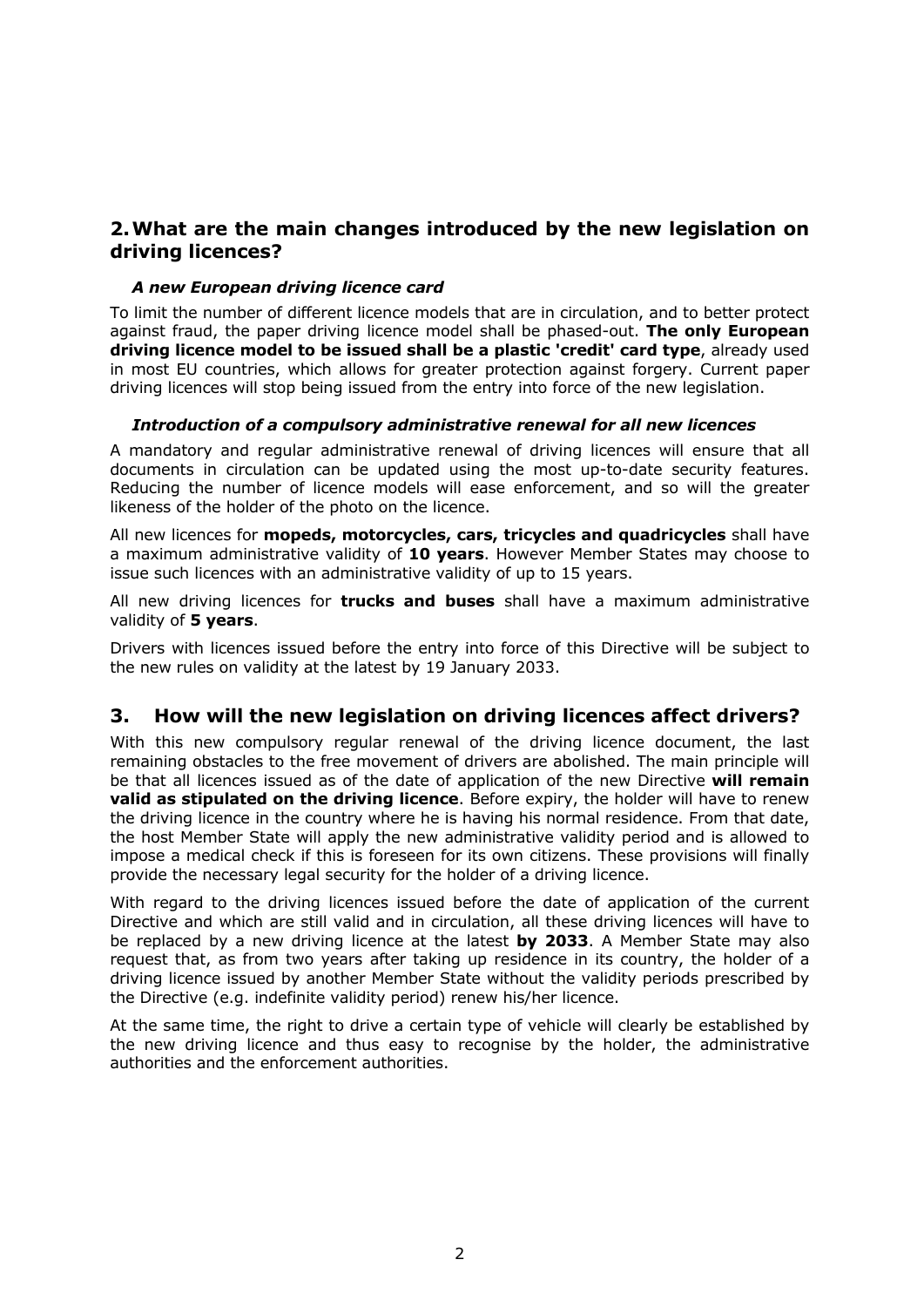The Commission also proposes to clarify national rules governing medical examinations by:

- for drivers of trucks and buses, harmonising the periodicity of these checks, which have to be carried out at each renewal of the driving licence in accordance with the system in place in each country;
- for drivers of cars and riders of motorcycles, Member States will be left free to carry out regular examinations or not.

### **4. How will the new legislation on driving licences reduce possibilities of fraud?**

Today, several types of fraud exist. They range from trafficking the document itself, obtaining duplicates unlawfully by suggesting theft or loss of the original licence, to obtaining a driving licence in a different country while being banned from driving in the home country.

The basic philosophy that underlies the fight against driving licence fraud is the principle that one person can only hold one driving licence. This principle has been reinforced by this Directive.

The regular renewal of driving licences will allow Member States to have a regularly updated national database and thus a constantly updated knowledge of the valid driving licences which are in circulation.

At the same time, the communication between the national authorities will be improved by creating a communication network for driving licences between them. The regular consultation of this network, named RESPER, will allow applying the new and stricter rules on the prohibition to issue a licence to someone whose licence has been withdrawn, suspended or restricted.

Furthermore, Member States are allowed, if they so wish, to insert a **microchip** in the licence. The repetition of the information printed on the card in the microchip increases the anti-fraud protection and at the same time ensures protection of the data. Of course, European legislation on the protection of personal data will have to be respected.

### **5. How will the new legislation on driving licences contribute to improved road safety?**

#### *Introduction of a new driving licence category for mopeds*

No licence was needed to drive mopeds in the Union. However, accident figures show a high risk of accidents of very young road users. In some Member States very young riders, as young as 14, are allowed to ride mopeds.

Therefore, a **new harmonised licence category AM** has been introduced, which can be obtained after passing a **mandatory theory test**. This should allow to better control this vulnerable group of road users and make them more aware of traffic rules. It will also clarify the situation regarding moped riders crossing borders or renting a moped when on holiday. Moreover Member States may require applicants to pass a test of skills and behaviour for this category.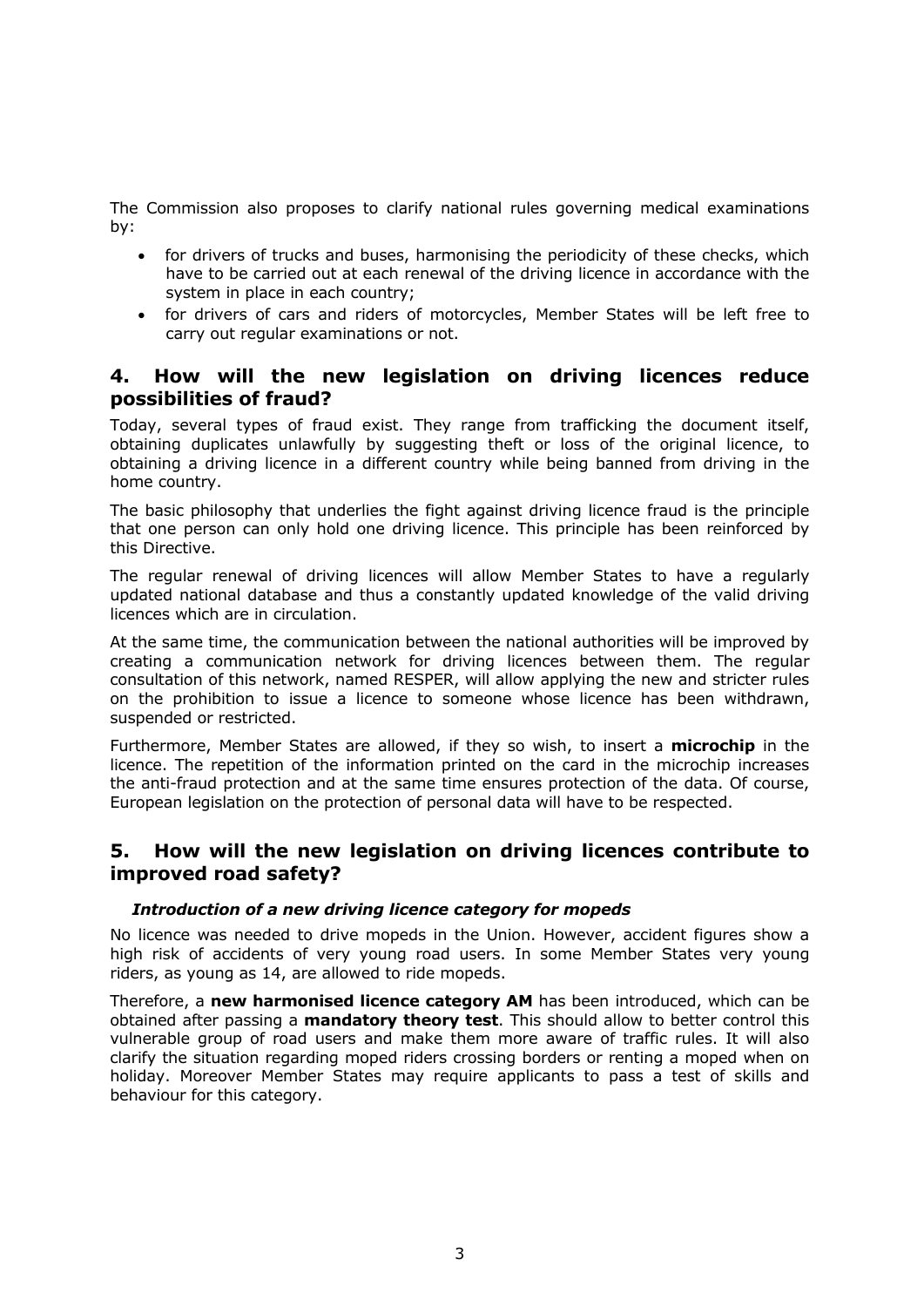#### **Introduction of a power/weight criterion for light motorcycles (licence category A1)**

Light motorcycles were limited to 125 cc and 11 kW. No power to weight ratio was imposed. This could lead to ever lighter vehicles, thus achieving steadily increasing acceleration and top speed possibilities. Therefore licence holders of category A1 are only allowed to drive light motorcycles with a cylinder capacity not exceeding 125 cubic centimetres, of a power not exceeding 11 kW and **with a power/weight ratio not exceeding 0.1 kW/kg.** All Member States have to introduce this category of licences which did not exist in all Member States.

#### **Progressive access to the most powerful motorcycles**

Previous legislation allowed many young riders without practical experience to ride the most powerful class of motorcycles. Accident statistics prove that the accident risk of novice riders of heavy motorcycles is particularly high under 24 years of age. It is moreover impossible to control whether any experience has effectively been acquired on a limited motorcycle. In the interest of road safety, new vehicle, minimum age and access criteria have been introduced.

#### **A new category A2 with new technical characteristics**

The previous category A, which was split into a limited and an unlimited part, is now split into two distinct categories "A2" and "A". An additional technical requirement to avoid "downtuning" of motorcycles is introduced for category A2.

#### **New minimum ages and access rules**

For category A2, the minimum age is fixed at 18 years. If a Member State fixes the minimum age for category A1 at 17 or 18 years, the minimum age for category A2 will be 19 and 20 years because there must be 2 years between the minimum age for category A1 and the minimum age for category A2.

If the applicant has acquired an experience of 2 years on a motorcycle in category A1, he has to pass a test of skills and behaviour only, or to complete a training.

For category A:

- for **progressive access** applicants have to have acquired a two year **experience** on a motorcycle of category A2 and pass a test of skills and behaviour only, or to complete a training. If these two conditions are met, he will be entitled to drive vehicles of category A from the age of **20** (or possibly 21 or 22, depending on the minimum age for A2).
- for **direct access the minimum age limit has been raised from the previous 21 years to 24 years**.

#### **New trailer rules for car driving licences**

Category B allows to drive a vehicle of 3500 kg and a trailer of 750 kg.

With regard to vehicle-trailer combinations within category B, trailers of a weight exceeding 750 kg may be coupled to the towing vehicle, as long as the combination does not exceed 4250 kg and the rules on type-approval are respected (that fix the relation between the vehicle and the trailer).

However, for such combinations within category B that exceed the weight of 3500 kg, a training, a test or both a training and a test will be imposed. This provision will allow to drive bigger combinations within category B in the future than is the case today, pending a training and/or test is passed.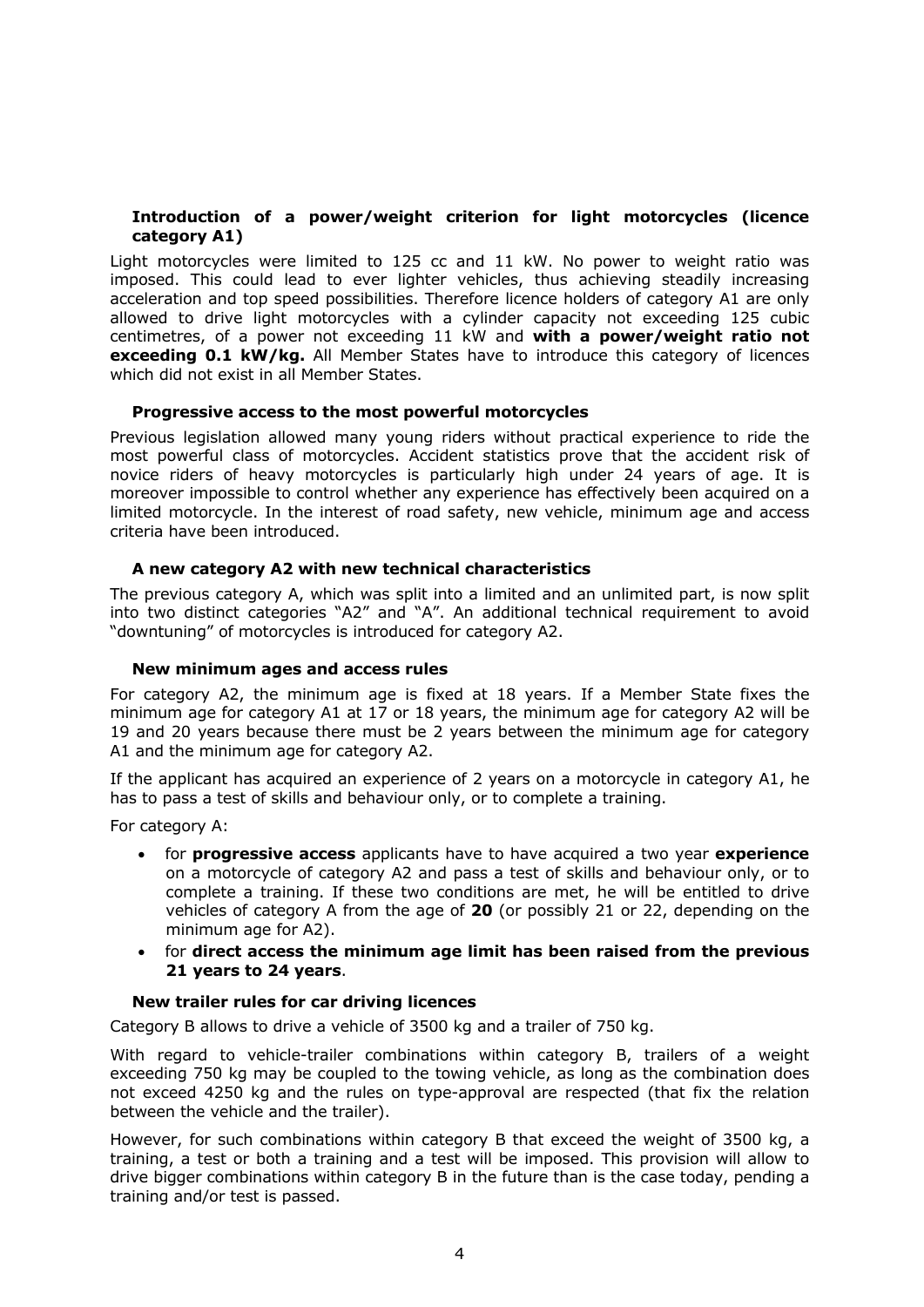With regard to category BE, one will be allowed to tow trailers with a maximum authorized mass of 3500 kg. Combinations with a towing vehicle in category B and a trailer exceeding 3500 kg will fall within category C1E.

#### **Progressive access to the most powerful trucks and lorries**

#### **New definitions**

In the interest of safety, driving licences for trucks and buses have been amended in order to:

- refer to the number of passengers and not the number of seats;
- bring the technical requirements for smaller trucks and buses in line with that of the market's vehicles, and make them mandatory categories throughout the Union.
- Category C: motor vehicles used for the transport of goods, the maximum authorised mass of which exceeds 3500 kg and not transporting more than eight **passengers** in addition to the driver. They may be combined with a trailer under 750 kg.
- Category C1: same as C but for motor vehicles with a maximum authorised mass not exceeding 7500 kg. **All Member States now need to introduce this category.**
- Category D: motor vehicles for the transport of passengers with a capacity to transport more than 8 **passengers** in addition to the driver. They may be combined with a trailer under 750 kg.
- Category D1: same as D but for motor vehicles with a capacity to transport not more than 16 passengers in addition to the driver and with a maximum length not exceeding eight metres. They may be combined with a trailer under 750 kg. **All Member States now need to introduce this category.**
- All 4 above categories can be combined with trailers over 750 kg, then needing a separate driving licence (categories CE, C1E, DE, D1E). **All Member States now need to introduce these categories.**

#### **Minimum ages**

The table below summarizes the age requirements concerning access to driving licences depending on the vehicle category.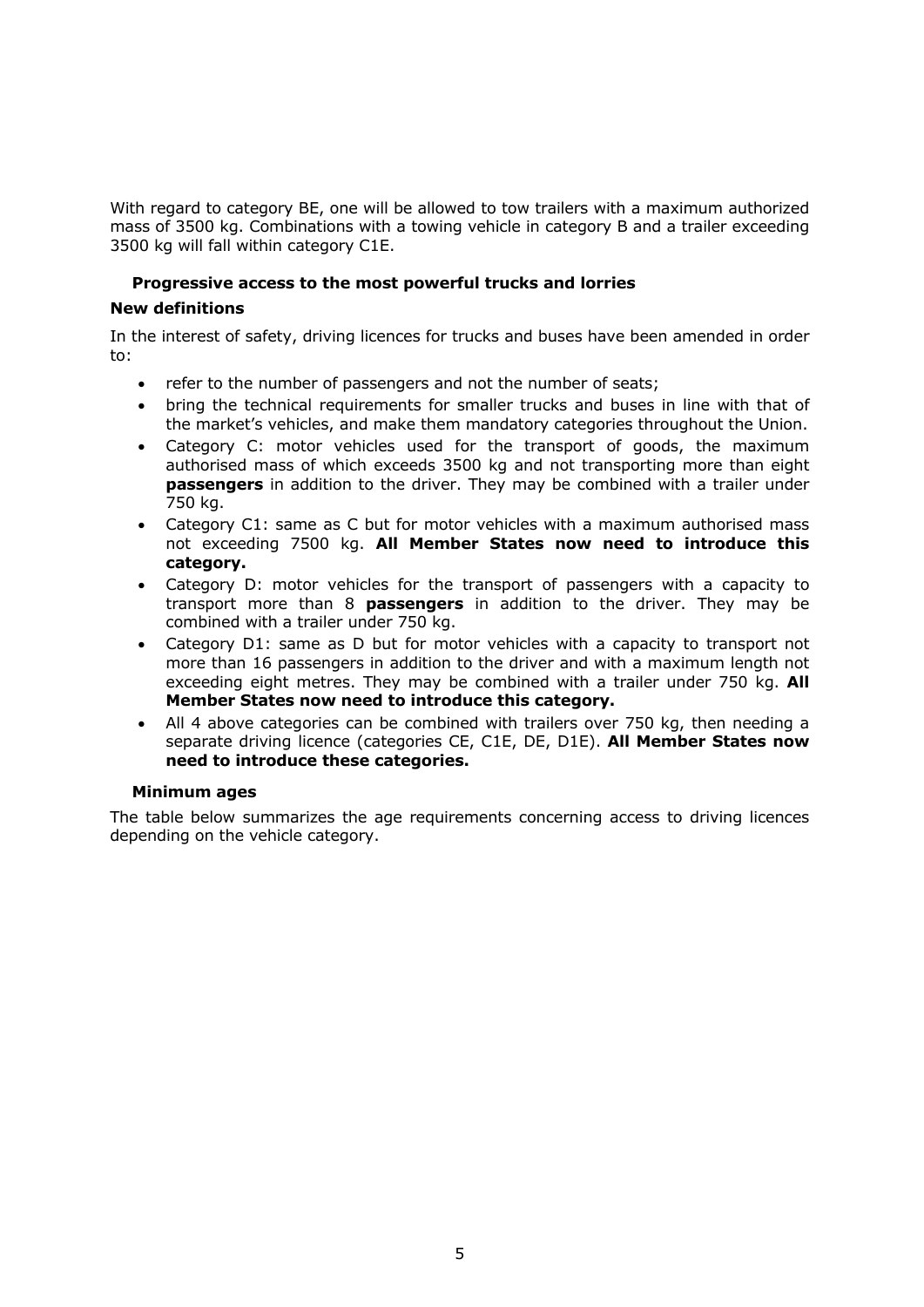| Category         | <b>General rule</b>                         | <b>Conditions</b>                                                                                                             | <b>Exception</b><br>rule                                                                                                                                                                                               |
|------------------|---------------------------------------------|-------------------------------------------------------------------------------------------------------------------------------|------------------------------------------------------------------------------------------------------------------------------------------------------------------------------------------------------------------------|
| AM               | 16 years                                    | Theory test<br>Practical<br>test<br>is<br>optional.                                                                           | 14<br>years<br>possible<br>on<br>national<br>territory<br>only.<br>Up to 18 years<br>possible.                                                                                                                         |
| A1               | 16 years                                    | Theory<br>practical<br>and<br>test                                                                                            | Up to 17 or 18<br>years possible                                                                                                                                                                                       |
| A2               | 18 years                                    | Theory<br>practical<br>and<br>test.<br>If holder category A1<br>for 2 years, passing a<br>test or complete a<br>training only | $\overline{2}$<br>years<br>minimum<br>between<br>A1<br>and<br>A2:<br>if<br>minimum<br>age<br>for category A1<br>fixed by MS at<br>17 or 18 years,<br>the<br>minimum<br>for<br>age<br>category A2 is<br>19 or 20 years. |
| A                | 20<br>years<br>for<br>progressive<br>access | Passing<br>a<br>test<br>or<br>complete a training                                                                             | 2<br>years<br>minimum<br>A <sub>2</sub><br>between<br>if<br>and<br>А:<br>minimum<br>age<br>for category A2<br>fixed by MS at<br>19 or 20 years,<br>the<br>minimum<br>for<br>age<br>category A is<br>21 or 22 years.    |
|                  | for<br>24<br>years<br>direct access         | Theory<br>practical<br>and<br>test                                                                                            |                                                                                                                                                                                                                        |
| <b>B1</b>        | 16 years                                    | Theory<br>and practical<br>test                                                                                               |                                                                                                                                                                                                                        |
| B and BE         | 18 years                                    | Theory<br>and<br>practical<br>test                                                                                            | 17<br>years<br>possible for B<br>and<br>$B + E$<br>on<br>national<br>territory only                                                                                                                                    |
| C1<br>and<br>C1E | 18 years                                    | Theory and practical<br>test                                                                                                  | For<br>professional<br>drivers,<br>without                                                                                                                                                                             |

## **Overview of the new proposed licensing system**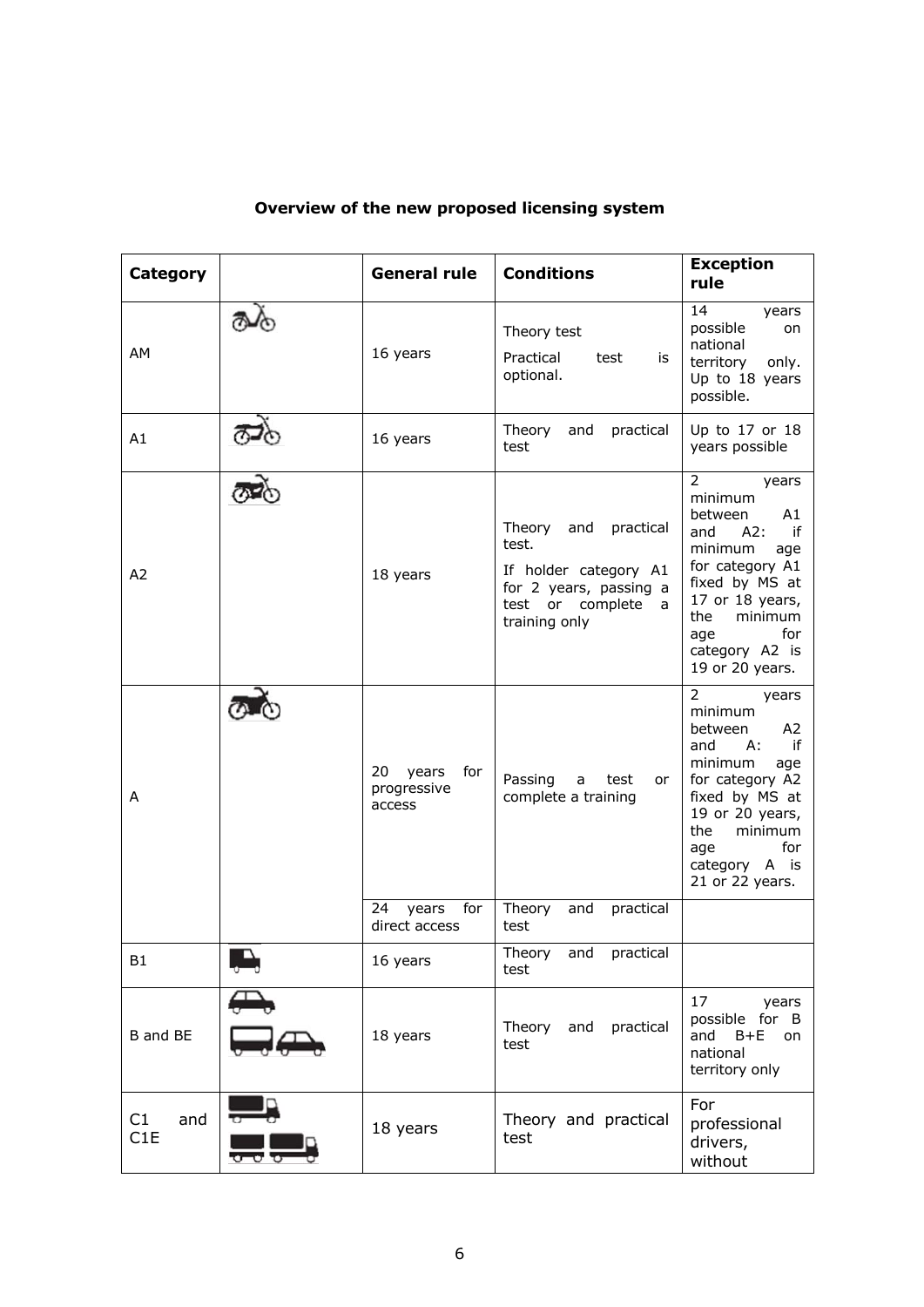| C and CE                                 | 21 years | Theory and practical<br>test | prejudice<br>to<br>the provisions<br>for the driving<br><sub>of</sub><br>such<br>vehicles<br>in<br>Directive<br>2003/59/EC <sup>1</sup><br>concerning<br>the<br>qualification<br>training<br>and<br><sub>of</sub><br>drivers<br>engaged<br>in<br>the transport<br>of goods and<br>passengers |
|------------------------------------------|----------|------------------------------|----------------------------------------------------------------------------------------------------------------------------------------------------------------------------------------------------------------------------------------------------------------------------------------------|
| D <sub>1</sub><br>and<br>D <sub>1E</sub> | 21 years | Theory and practical<br>test |                                                                                                                                                                                                                                                                                              |
| D and DE                                 | 24 years | Theory and practical<br>test |                                                                                                                                                                                                                                                                                              |

AM: mopeds, max. design speed 45km/h, < 50 cm<sup>3</sup> or power < 4kW, including light quadricycles

A1: light motorcycles, < 125cm<sup>3</sup> or power < 11 kW with power/weight<0.1kW/kg, and light tricycles < 15 kW

A2: motorcycles, power<35kW with power/weight < 0.2 kW/kg and not derived from a vehicle with more than double its power

A: two-wheel motorcycles (including above 35 kW) and heavy tricycles > 15 kW

B: motor vehicles <3500kg, not transporting more than 8 passengers in addition to driver + trailer <750 kg; may be combined with trailer >750kg if combination below 4250 kg (with training and/or testing between 3500 kg and 4250 kg)

B1: optional category of heavy quadricycles

C: motor vehicles used for transport of goods >3500 kg + trailer < 750 kg

C1: motor vehicles >3500 kg but < 7500 kg and not transporting more than 8 passengers in addition to the driver + trailer < 750 kg

D: motor vehicles for the transport of more than 8 passengers + trailer < 750kg

D1: motor vehicles for the transport of not more than 16 passengers, max length 8 meters + trailer < 750kg

E: in combination with above categories, trailer >750kg

-

<sup>1</sup> JO L 226 du 10.09.2003 p 4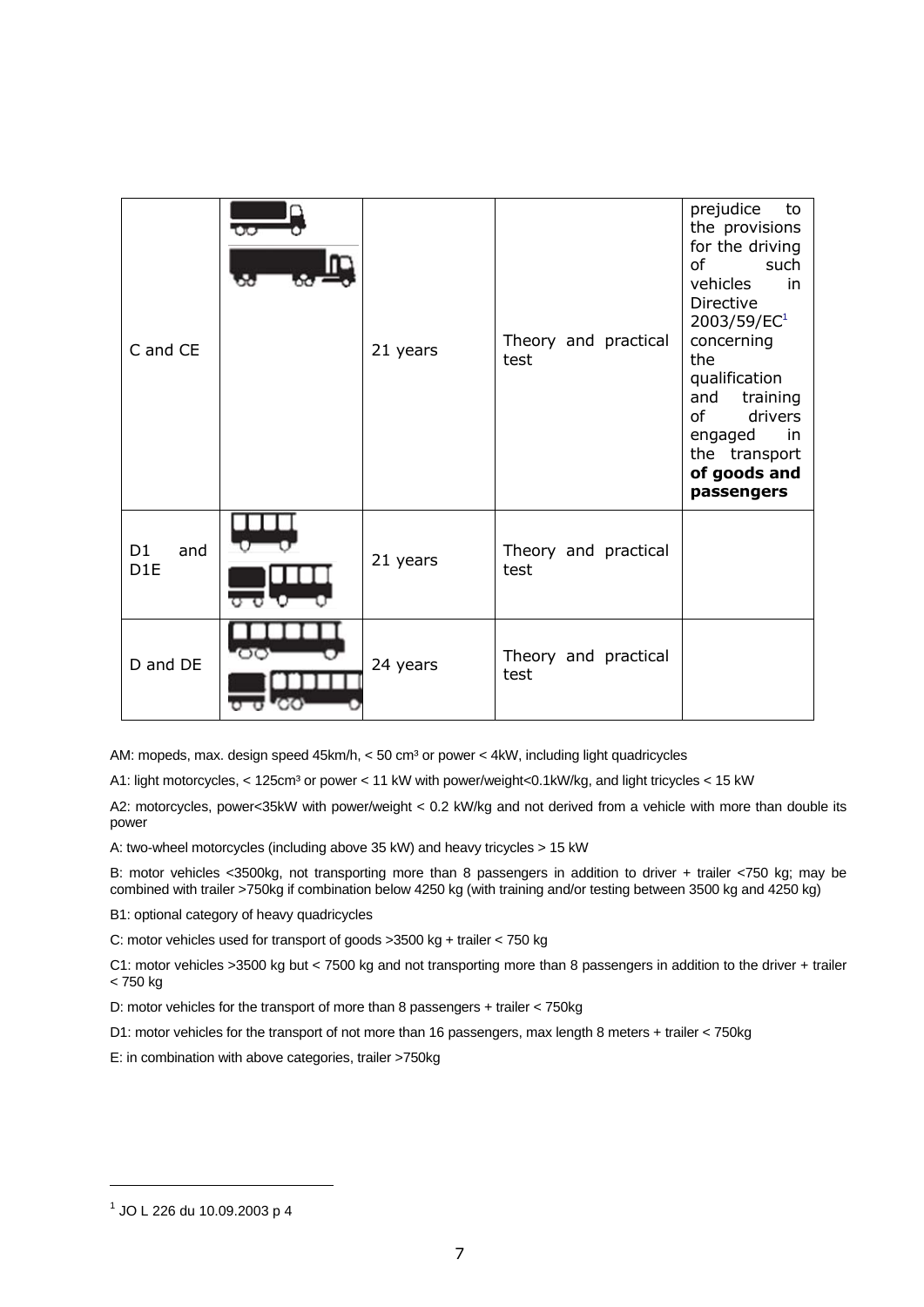## **6. What are the new rules for driving examiners?**

There are no set standards on the training and education of driving examiners. They vary widely throughout the Union. In some Member States examiners had almost no specific education or did not even hold the driving licence for the category they were examining. This should no longer be possible. Since theory and practical tests have been harmonised in detail, common minimum requirements for examiners would ensure that test results are comparable in the EU. A regular training of examiners should also have a positive impact on road safety by maintaining their skills and experience in an ever faster changing technical environment.

#### **Basic conditions have been set for entering the profession of driving examiners and introduce minimum standards for their initial qualification as well as regular refresher courses:**

- driving examiners should always have a valid licence for the category they are examining. They should have obtained an initial qualification and be obliged to participate in periodic training.
- they should be trained extensively on basic subjects and obtain an initial qualification before being allowed to examine. Progressive access should be mandatory. At first, examiners should test candidates for passenger cars which account for 90% of all examinations and only after gaining experience on these tests and after obtaining additional qualification for other categories may they test candidates in other categories.

### **7. Will the new legislation on driving licences affect requirements for fitness to drive?**

Drivers need to comply with minimum standards of physical and mental aptitude for driving a motor vehicle before being authorized to drive. The driving licence Directive includes detailed provisions concerning a list of disabilities that may affect safe driving. Usually more stringent provisions are in place for professional drivers of trucks and buses.

In 2009, the Directive was updated on the basis of the work of a group of medical experts appointed by Member States as regards eyesight, diabetes and epilepsy.

## **8. Driving licence legislation so far in the Union**

The first European piece of legislation on driving licences dates back from 1980. A Council Directive then made it possible for EU citizens moving to another Member State to exchange their driving licence without passing a new theory, practical and medical test. The driver however still had to exchange his licence within one year of taking up residence in a new Member State.

It is only in 1991 that a new Directive introduced the principle of mutual recognition and abolished the need to exchange one's licence. However in practise the application of this principle has been impeded by the fact that validity periods of licences and the periodicity of the medical examination were not harmonised. This has created legal uncertainty for citizens who take up residence in another Member State.